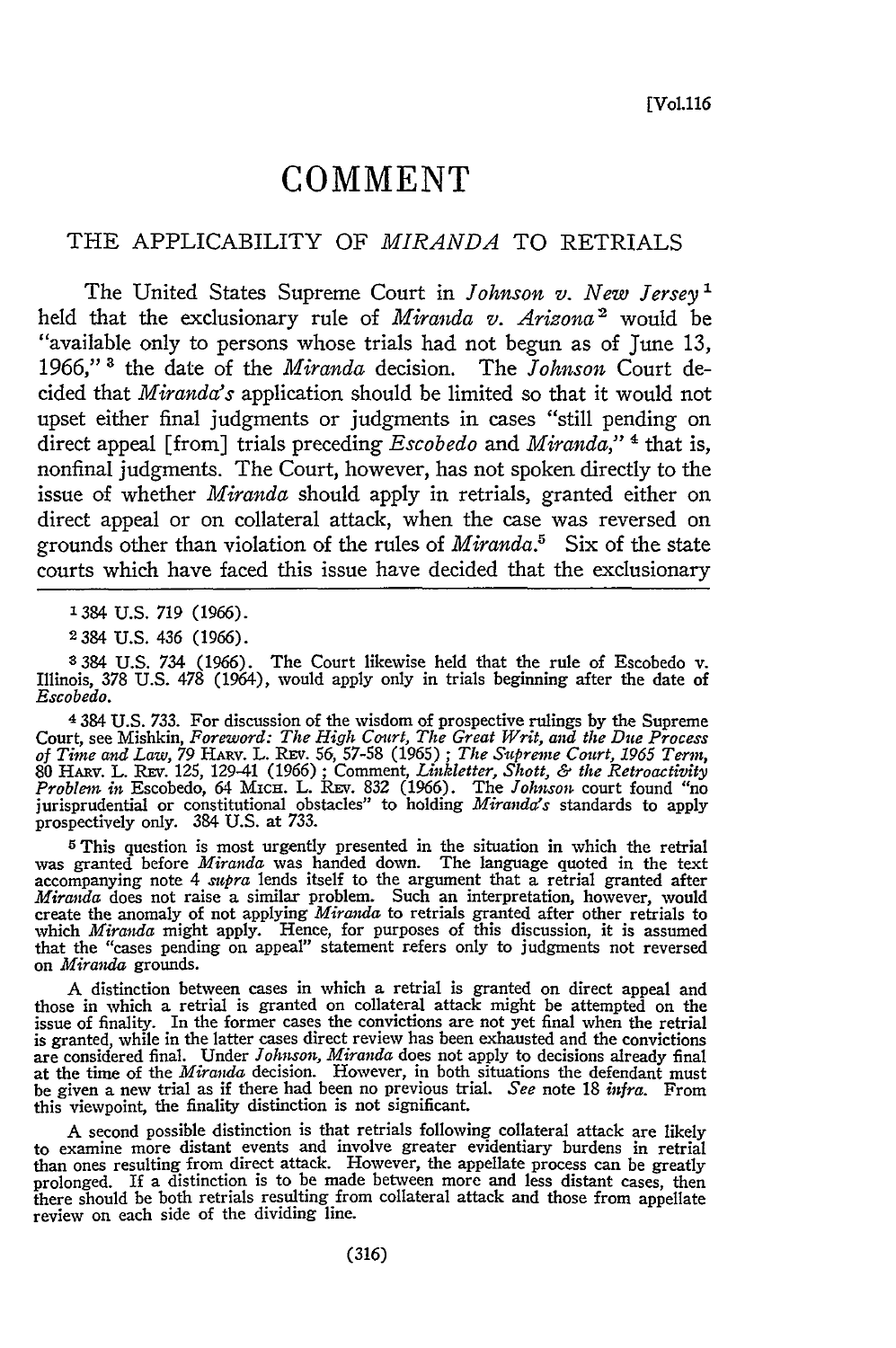principle of *Miranda* shall be applied in retrial;<sup>6</sup> the United States Courts of Appeals for the Third and Fifth Circuits have also decided that *Miranda* is applicable.<sup>7</sup> Four state courts have taken the opposite position, challenging *Miranda's* applicability on retrial.<sup>8</sup>

The Court in *Miranda,* anxious to protect the fifth amendment privilege against self-incrimination, held that before there can be any in-custody interrogation of the accused, the accused must be advised of his constitutional rights and of the potential use of his statements. In order to ensure the effectiveness of these warnings, the Court demanded the use of certain "procedural safeguards" **9** or of procedures demonstrated by the state to be the equivalent thereof.<sup>10</sup> In the event that any one of the procedures is not followed, the subsequent statements of the accused are summarily to be excluded at trial upon the motion of the defendant—the statements are to be excluded without inquiry into whether the procedural deficiency actually impaired the voluntariness of the statements." State and federal cases prior to *Miranda* and *Escobedo v. Illinois,'"* the forerunner of *Miranda,* had not set such stringent requirements for the protection of the accused's fifth amendment privilege.<sup>13</sup> The previous measure of admissibility was the "voluntariness test" which examines the "totality of circumstances"

**7** Gibson v. United States, 363 F.2d 146 (5th Cir. 1966); United States *ex re.* Pierce v. Pinto, **259** F. Supp. 729 (D.N.J. *1966), aff'd per curiam,* 374 F.2d 472 (3d Cir. 1967).

With the exception of People v. Doherty, - Cal. 2d -, 429 P.2d 177, 59 Cal. Rptr. **857** (1967), the cases holding *Miranda* applicable on retrial do so without dis-cussion of the issue. In *Doherty,* the California Supreme Court relied on a refutation of the contrary position, rather than on affirmative reasoning. *See* text accompanying note 40 *infra.*

**s** Jenkins v. State, - Del. -, **230** A.2d *262* (1967) ; People v. Worley, **-** Ill. 2d *-,* 227 N.E.2d 746 (1967); State v. Vigliano, **-** N.J. **-,** 232 A.2d 129 (1967); People v. La Belle, 53 Misc. 2d 111, **277** N.Y.S.2d 847 (County Ct 1967). *See also* Commonwealth v. Brady **(0.** & T. of Q.S. of Crawford County, July 17, 1967), in The Legal Intelligencer, Aug. 16, 1967, at 1, col. 1.

**9 The** Supreme Court enumerated the following procedures in *Miranda: the* accused must be advised (1) that he has a right to remain silent; *(2)* that anything he may say can be used against him; (3) that he has a right to the presence of counsel during the interrogation; and (4) that if he cannot pay an attorney, one will be appointed for him prior to any questioning. Provision was also made for knowing waiver of these rights, and for their re-effectuation should there be any indication that the accused wishes to discontinue the interrogation. 384 U.S. at 444-45.

*1o Id.* at 467.

*"1 Id.* at 444, 468, 479.

**<sup>12</sup>**378 **U.S. 478** (1964). The Court held that once the police focus on the accused, he must be advised of his privilege to remain silent and he must be allowed to consult<br>with an attorney upon request. The Court in *Miranda* further explained what was<br>intended in *Escobedo*. 384 U.S. at 444 n.4.

**<sup>13</sup>**The Court in *Miranda* indicated that the privilege against self-incrimination may be violated even if the accused's statements are not entered into evidence against him at trial:

Today . **. .** there can be no doubt that the Fifth Amendment privilege is available outside of criminal court proceedings and serves to protect persons

**<sup>6</sup>** State v. Brock, **101** Ariz. *168, 416* P.2d **601** *(1966)* ; People v. Doherty, - Cal. 2d -, 429 P.2d 177, 59 Cal. Rptr. 857 (1967); State v. Ruiz, -- Hawaii --, 421 P.2d **305** *(1966)* ; Creech v. Commonwealth, 412 S.W.2d 245 (Ky. 1967) ; State v. Bradshaw, — R.I. —, 221 A.2d 815 (1966) ; State v. Shoffner, 31 Wis. 2d 412, 143 N.W.2d<br>458 (1966).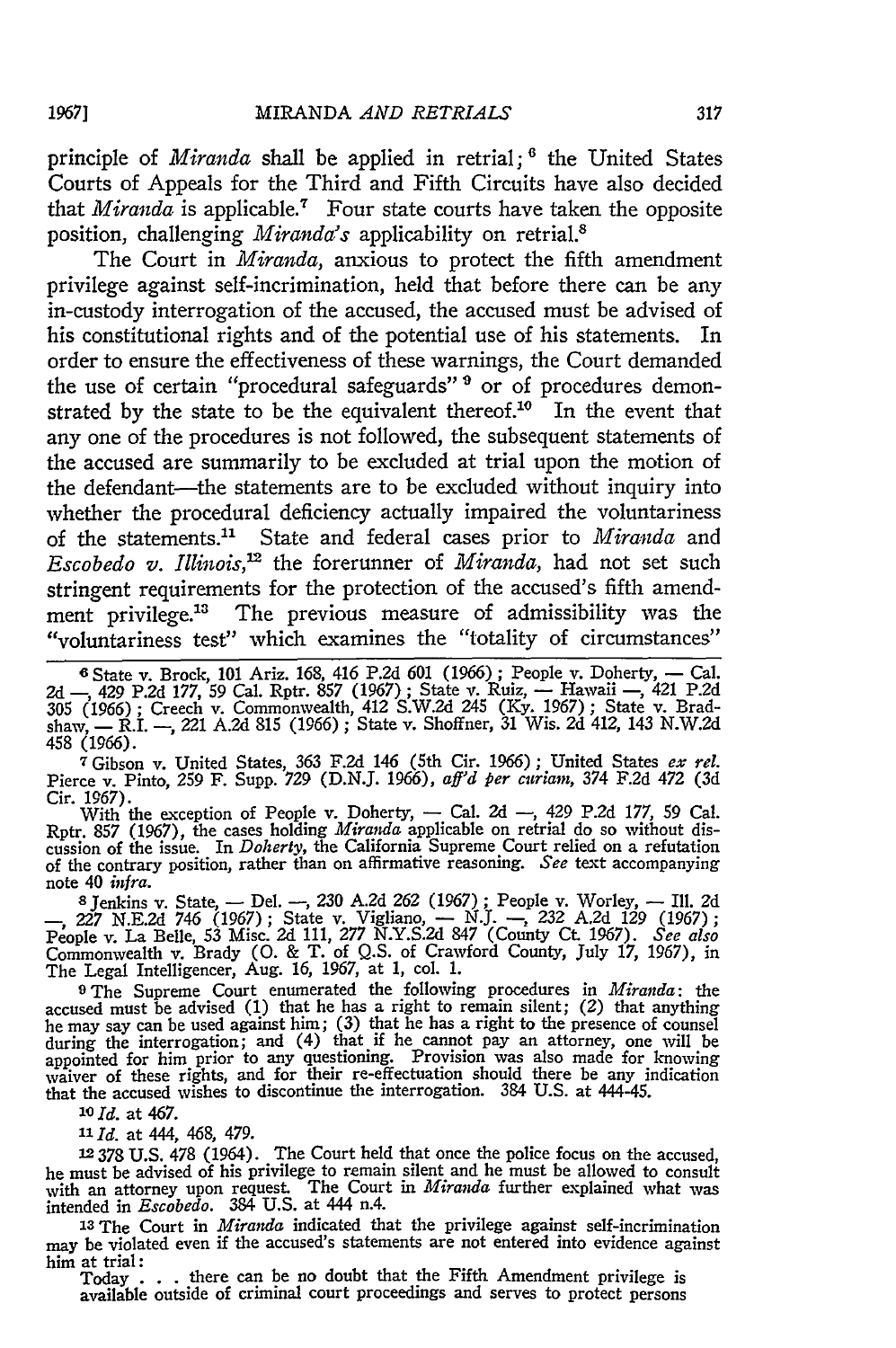surrounding the incriminating statements in an effort to determine if the confession was given freely.<sup>14</sup>

The majority in *Johnson,* honoring the reliance of police and courts on the old standards and conscious of the havoc which full retroactivity could play with the administration of justice,<sup>15</sup> limited the retroactivity of *Miranda and Escobedo* to the decided cases themselves. In setting the time of trial as the criterion of *Miranda's* applicability, however, the Court failed to consider what should be done in retrials granted on grounds other than *Miranda.* The ultimate determination of this issue must reflect consideration of the different values which the *Miranda and Johnson* decisions sought to protect.

Both courts ordering *Miranda* applicable in retrial and courts denying its applicability have found support in the wording of the *Johnson* decision. The statement in *Johnson* that *Miranda* shall apply only to "trials" begun after *Miranda* was decided,<sup>16</sup> taken alone, would seem to indicate that *Johnson* demands that the exclusionary rule be applicable in retrial.<sup>17</sup> The courts which accept this view conceive of

in all settings in which their freedom of action is curtailed in any significant

way from being compelled to incriminate themselves. 384 U.S. at 467. A more narrow interpretation is given by Chief Justice Traynor of the California Supreme Court:

The basis for the warnings required by *Miranda* is the privilege against selfincrimination . **. ,** and that privilege is not violated when the information

elicited from an unwarned suspect is not used against him.<br>People v. Varnum, -- Cal. 2d --, --, 427 P.2d 772, 775, 59 Cal. Rptr. 108, 111 (1967). However, Mr. Justice Peters, dissenting, thought that whether or not the statement is introduced at trial, *Escobedo* and *Miranda* recognize a "right to privacy . . . the moment interrogation starts." *Id.* at  $$ at 114.

<sup>14</sup> Haynes v. Washington, 373 U.S. 503, 514 (1963); State v. Vigliano, - N.J.<br>
-, 232 A.2d 129, 136 (1967); *see* Davis v. North Carolina, 384 U.S. 737, 740<br>
(1966):

The standard of voluntariness which has evolved in state cases under the Due Process Clause of the Fourteenth Amendment is the same general standard which applied in federal prosecutions—a standard grounded in the policies of the privilege against self-incrimination. *Malloy v. Hogan*, 378 U.S. 1, 6-8 (1964).

In *Malloy v. Hogan* the Court held that "the Fifth Amendment's exception from compulsory self-incrimination is also protected by the Fourteenth Amendment against abridgement by the States." 378 U.S. at 6. The majority opinion of Mr. Justice Black thus asserted that this portion of the fifth amendment is "incorporated" in the fourteenth amendment and must be heeded by the states. Mr. Justice Harlan, dissenting, disagreed with the "incorporation" doctrine, seeing no need for the incorporation since adequate protection is afforded the accused und alone. 378 U.S. at 21-27. See also Pointer v. Texas, 380 U.S. 400 (1965) (Black, J.); id. at 408 (Harlan, J., dissenting). For further discussion of the voluntariness test, see text accompanying notes 61-64 *infra*.

**15 384** U.S. at 731. For discussion of these issues, see text accompanying notes 40-41, 50-51 *infra.*

*' <sup>5</sup> See* text accompanying note 3 *supra.*

<sup>17</sup> People v. La Belle, 53 Misc. 2d 111, 113, 277 N.Y.S.2d 847, 849 (County Court 1967) (dictum). This would mean that even though the specific procedura safeguards were enunciated for the first time after the time of th him if any of the safeguards have not been observed, or if the State cannot demonstrate that equivalent protective measures have been taken. Such is already the situ-ation in cases in which the interrogation occurred before *Miranda,* but the initial trial began after *Miranda.*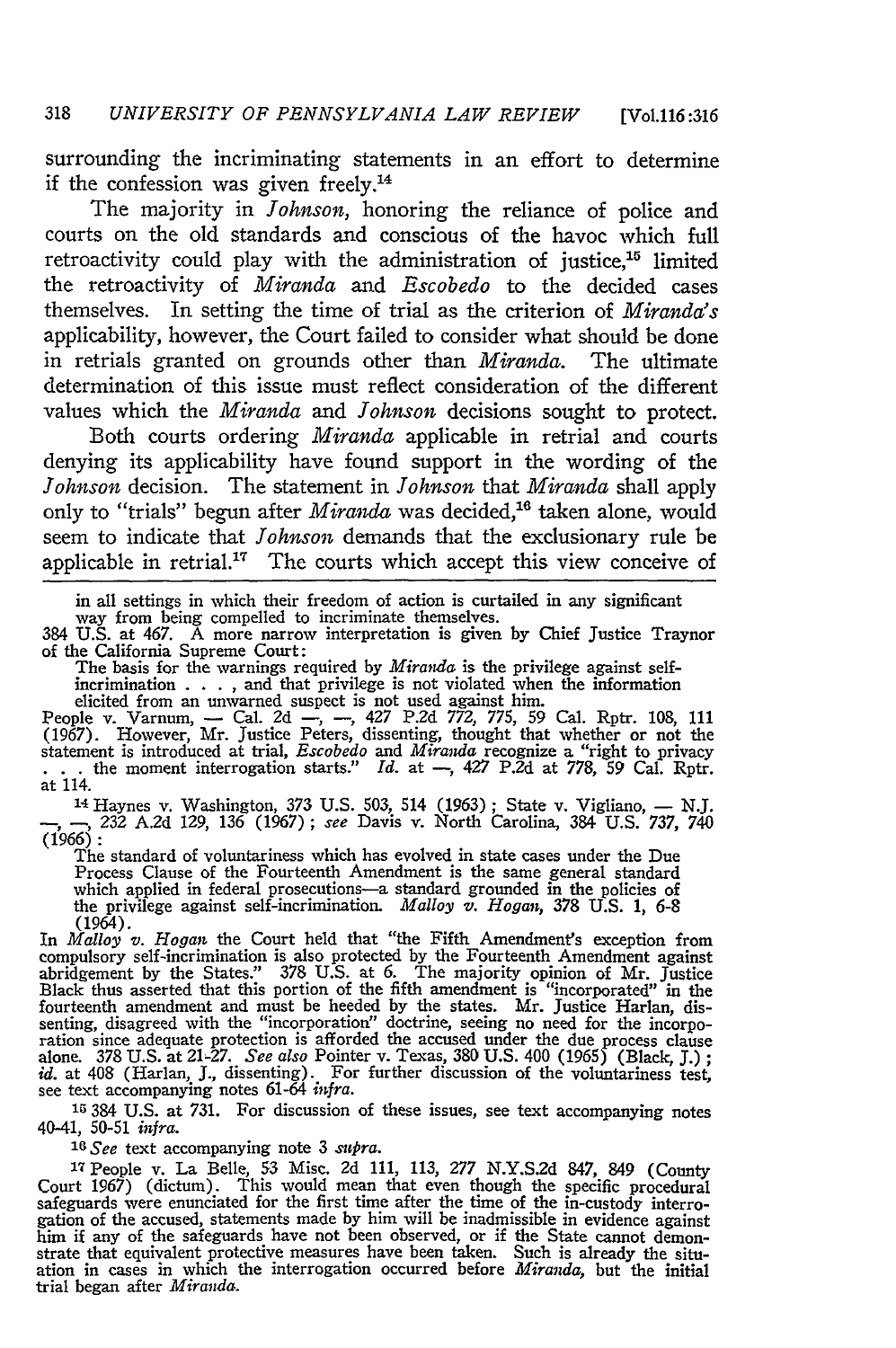the term "retrial" as subsumed in the term "trial." In some states this concept is articulated in statutes which define a retrial as an entirely new beginning; the courts of two of those states have relied upon these statutes as support for holding *Miranda* applicable on retrial.'<sup>8</sup>

Other parts of the *Johnson* opinion, however, create some doubt whether the Court intended this interpretation of the word "trial." The Court states, for example, that *"Future* defendants will benefit fully from our new standards governing in-custody interrogation, while *past* defendants may still avail themselves of the voluntariness test."<sup>19</sup> This reference to "past" and "future" defendants is inconclusive. If the position is accepted that when a new trial is granted, it "shall proceed in all respects as if no former trial had been had," the fact that the defendant was also a prior defendant would seem to be irrelevant. Several courts, however, have taken the position that the availability of a "second chance" does not obviate the existence of the first trial. In the words of one court, such a defendant "is certainly not a future defendant, having been one well over two years prior to Miranda and the Supreme Court could not have had those in his position in mind."<sup>20</sup>

There is other language in the *Johnson* decision, however, which would tend to support the classification of a defendant in a retrial as a "past" defendant. It was the precise holding of the Court that *"Escobedo* and *Miranda* should apply only to *cases commenced* after those decisions were announced."<sup>21</sup> The term "case" usually incorporates the entire history of the judicial proceedings against the accused. Accordingly, the Supreme Court of New Jersey, holding *Miranda* inapplicable in retrial, understood "cases commenced" to refer to cases in which the first judicial step was taken after *Miranda*.<sup>22</sup> They urged that their view

accords with a commonplace of the criminal law in this country, *i.e.,* an order for a new trial as an incident of a reversal of a conviction on appeal simply amounts to a continuance of the same case looking toward a final judgment of either acquittal or conviction.<sup>23</sup>

Under this view, the defendant in a retrial is a "past defendant," and therefore, under *Johnson,* does not have the benefit of the *Miranda*

**23** *Id.*

**<sup>18</sup>** State v. Brock, 101 Ariz. 168, 172, 416 P.2d 601, **605** (1966) (citing ARiz. R. CRIM. P. 314: "the new trial shall proceed in all respects as if no former trial had<br>been had."); People v. Doherty, — Cal. 2d —, —, 429 P.2d 177, 185, 59 Cal. Rptr.<br>857, 865 (1967) (citing 50 CAL. PENAL CODE § 1180: "The

<sup>19 384</sup> U.S. at **732** (emphasis added).

**<sup>20</sup>**People v. La Belle, **53** Misc. 2d 111, 113, **277** N.Y.S.2d 847, 849 (County Ct. 1967).

**<sup>21384</sup> U.S.** at *733* (emphasis added).

<sup>22</sup>State *v.* Vigliano, - N.J. *-,* -, 232 A.2d 129, 137 (1967).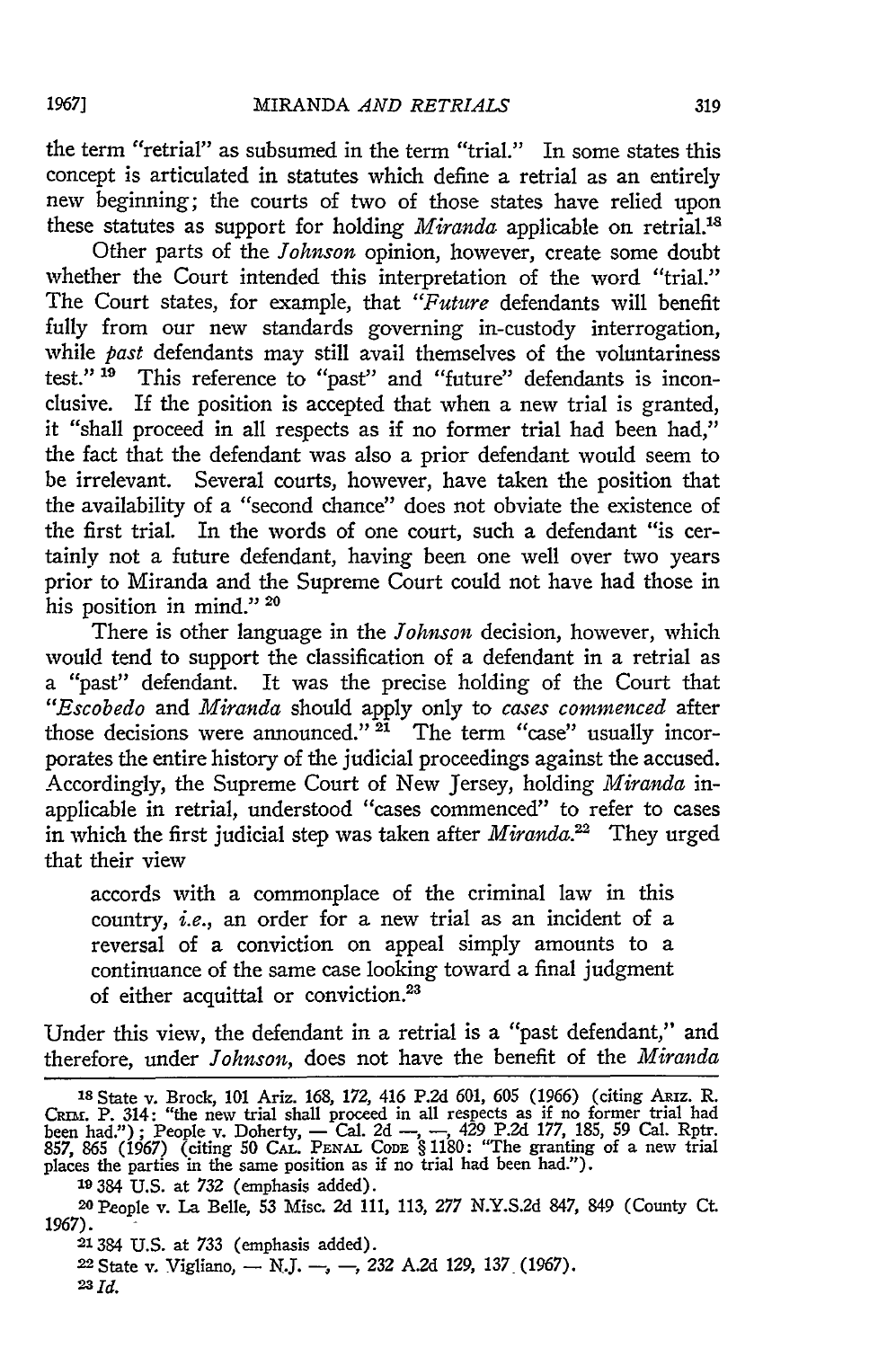exclusionary principle on retrial. Even if state statutes declare a retrial to be a new beginning, they are not controlling. The interpretation of the word "trial" is properly ascertained from the *Johnson* opinion itself, not from an outside source.<sup>24</sup>

The basic argument for the non-retroactivity of *Miranda* lies in the concern of the *Johnson* court for police reliance and the potential burden on the administration of justice.<sup>26</sup> These "countervailing interests"<sup>26</sup> were balanced against the purpose of the *Miranda* rule and the availability of other safeguards.<sup>27</sup> Although the Court did not deny the possibility of past or pending cases in which "tainted" confessions have been used, the discrimination against those defendants was thought to be outweighed by "the exigencies of the situation." **'** If the "countervailing" factors are as significant in the retrial situation, *Johnson* suggests that the application of *Miranda* on retrial is not demanded. However, because this issue was not in the direct purview of the Court's decision, there may be factors peculiar to the retrial situation which could suggest differing application of *Miranda* to retrials and to other non-final judgments.

The reliance of public officials on standards acceptable prior to *the Escobedo* and *Miranda* decisions is emphasized throughout the *Johnson* opinion: **'**

Law enforcement agencies fairly relied on these prior cases, now no longer binding, in obtaining incriminating statements during the intervening years preceding *Escobedo* and *Miranda.* This is in favorable comparison to the situation before *Mapp v. Ohio* . . . , where the States at least knew that they were constitutionally forbidden from engaging in unreasonable searches and seizures under *Wolf v. Colorado*  $\cdot$  . . . <sup>30</sup>

**25384** U.S. at 731-33.

*26See* Stovall v. Denno, 388 U.S. 293, 299 (1967). **<sup>27</sup>**Johnson v. New Jersey, 384 U.S. 719, 729( 1966).

In *Stovall v. Denno*, when considering the extent to which the new constitutional rules on "lineups" should be applied retroactively, the Court noted that

The criteria guiding resolution of the question implicate (a) the purpose to be served by the new standards, (b) the extent of the reliance by law enforcement authorities on the old standards, and (c) the effect on the ad-ministration of justice of a retroactive application of the new standards. 388 U.S. at 297. *See* text accompanying notes 45-47 *infra.*

**28** 384 U.S. at 727, 728-29. *See* Stovall v. Denno, 388 U.S. 293, 299. *But see id.* at 304 (Black, **J.,** dissenting).

**<sup>29</sup>***But see* People v. Doherty, - Cal. 2d *-, -,* 429 P.2d 177, 183, 59 Cal. Rptr. 857, 863 (1967) (denying that reliance was important in *Johnson).*

**<sup>30</sup>**384 U.S. at 731. The Supreme Court, in *Linkletter v. Walker,* 381 U.S. 618 (1965), held that the *Mapp* decision would not be retroactive. *Mapp*, however, was<br>held to be applicable to all cases not yet final on the date when *Mapp* was decided.<br>The disparity between *Linkletter* and the ruling apply to cases not yet final at the time of *Miranda)* can be explained on the ground

**<sup>24</sup>** People v. La Belle, 53 Misc. 2d 111, 114, 277 N.Y.S.2d 847, **850** (County Ct. 1967).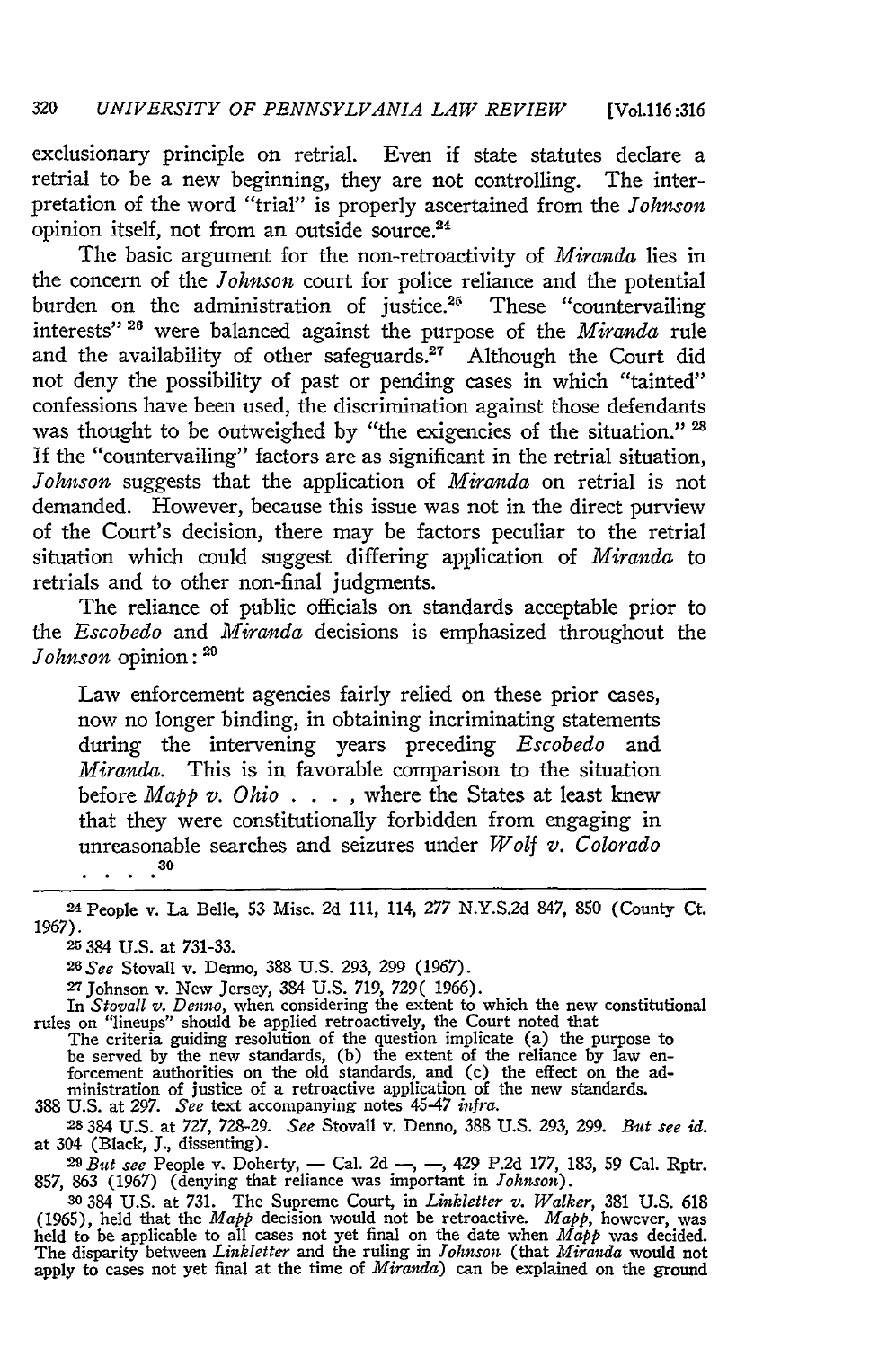**<sup>S</sup>..** Law enforcement officers and trial courts will have fair notice that statements taken in violation of these standards may not be used against an accused. Prospective application only to trials begun after the standards were announced is particularly appropriate here. Authorities attempting to protect the privilege have not been apprised heretofore of the specific safeguards which are now obligatory. Consequently they have adopted devices which, although below the constitutional minimum, were not intentional evasions of the requirements of the privilege.<sup>31</sup>

Assuming that the stated reliance was justifiable, $32$  it has been argued that this reliance was sufficient reason in *Johnson* for not applying *Miranda* to non-final cases.<sup>33</sup> From this premise, the Supreme Court of New Jersey reasoned that "such reliance should have the same operative effect if the appeal results in a reversal and an order for a new trial" as it would if there were no reversal.<sup>34</sup>

The reliance argument is persuasive when a court's decision would not only conflict with a party's anticipations, but also would place that party in a disadvantaged position because of his reliance.<sup>35</sup> It is doubtful that validation of past official conduct in itself can justify the nonretroactivity decision of *Johnson.* It might be argued that a retroactive decision impairs public confidence in the police and thus hampers law enforcement efficiency, but there is no indication in *Johnson* of a fear of criticizing the police. It appears far more likely that the Court in *Johnson* was concerned primarily with the burden on the administration of justice which would follow a decision that *Miranda* be applied retroactively.<sup>36</sup>

that the Court had applied the rule of *Mapp* to non-final decisions prior to the *Linkletter* decision and was not free to discontinue this practice. Prior to *Johnson* the Court had not applied the rule of *Miranda* to non-final cases (except to the over-ruling cases themselves) and was free not to apply *Miranda* to non-final cases. People v. Rollins, **65** Cal. **2d 681, 689-90,** 423 **P.2d** 221, **227-28, 56** Cal. Rptr. **293, 299-300 (1967).** On the advisability of drawing the line at the time of trial, see People v. Rollins, *id.* at **688** n.7, 423 P.2d at **226** n.7, **56** Cal. Rptr. at **298** n.7 **(1967).**

**-31384 U.S.** at **732-33.** *<sup>3</sup> <sup>2</sup> See* State v. Vigliano, **- N.J.** *-, -,* **232 A.2d 129, 137 (1967);** State v. Shoffner, 31 Wis. 2d at 446-47, 143 N.W.2d at 475 (dissenting opinion). But see<br>People v. Rollins, 65 Cal. 2d at 687, 423 P.2d at 225, 56 Cal. Rptr. at 297 (1967). In light of the *Escobedo* decision, it is arguable that as the date of the overruling decision approached, law enforcement officers could not have fairly relied on past<br>standards since the probability of a change in standards was great.<br> $33$  State v. Vigliano,  $-$  N.J.  $-$ ,  $-$ , 232 A.2d 129, 137 (1967). T

is questionable, however, since reliance was given no weight **by** the *Johnson* court for those cases to be tried for the first time after *Miranda* and in which the interrogation process preceded the date of *Miranda*. See text accompanying note 51 *infra*.<br><sup>34</sup> State v. Vigliano,  $- N.J. -, -, 232$  A.2d 129,

**by** such reliance, if the "symbol" of justice and stability in the law would be jeopardized. For a discussion of the importance of the symbolic function of the law, see Mishkin, *supra* note 4, at **62-76. 36** Moreover, the burden on the administration of justice is worthy of considera-

tion because of the justifiability of the reliance.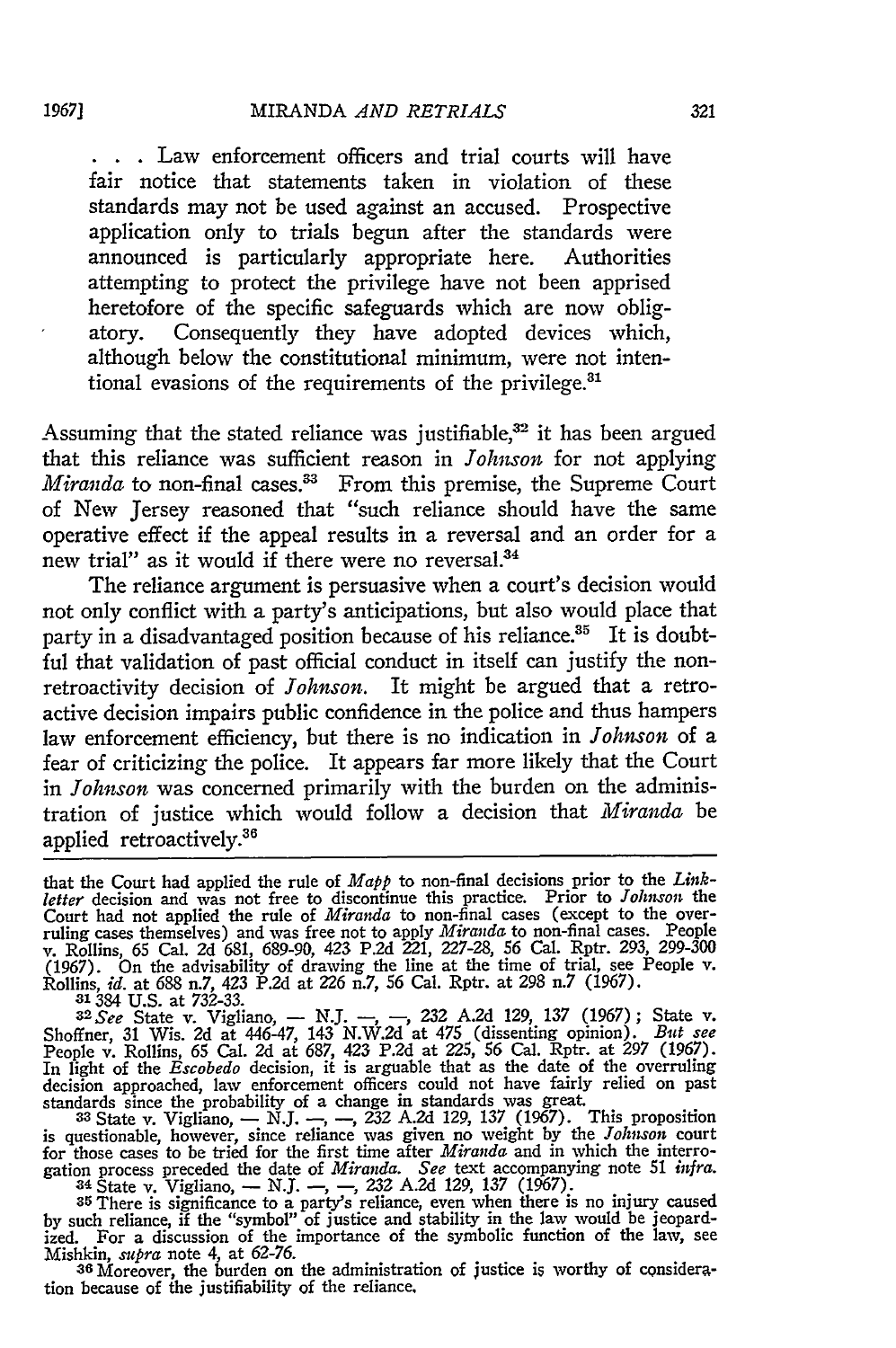The essential concern in *Johnson* was the fear that retroactive application of *Escobedo* and *Miranda* would seriously disrupt the administration of our criminal laws. It would require the retrial or release of numerous prisoners found guilty by trustworthy evidence in conformity with previously announced constitutional standards.<sup>37</sup>

The Court articulated a similar apprehension in *Stovall v. Denno,* where a new rule<sup>38</sup> involving the constitutional requirements for identification "line-ups" was held to be prospective in application. "At the very least, the processing of current criminal calendars would be disrupted while hearings were conducted to determine taint, if any, in identification evidence . **. . . " 39**

Thus, the Court seems to have been deeply concerned about the burden of "correcting" completed proceedings. However, even though a case on retrial is a non-final case, and non-final cases were explicitly excluded from the area of *Miranda's* necessary operation by the *Johnson* Court, the retrial situation has several distinguishing aspects.

First, since the case must be retried anyway, there will be no "flood of litigation" problem in requiring that *Miranda* be applied in the retrial.<sup>40</sup> Thus, what was probably the major factor in the Court's choice of "prospectivity" in *Johnson* is absent in the instant situation. Also, if the prosecution feels it will be unable to obtain convictions when *Miranda.* is applied, it may choose not to prosecute and further lessen the existing burdens on the court calendar. The resulting burden on society of releasing some defendants "found guilty by trustworthy evidence," **4"** will be less onerous than that which would have occurred if *Miranda* had been held fully retroactive; the number of defendants who will be able to utilize *Miranda* in retrials will be far smaller than the potential group which could have raised it had it been applied retroactively in general.

There is a second factor which distinguishes the retrial situation from final and other non-final cases. Insofar as there must be a new trial, it offends one's sense of justice to have simultaneous trials in adjacent courtrooms conducted under different rules. It is disturbing to see one defendant tried under a "second-best" standard, while another defendant tried concurrently receives the full benefit of the principles of *Miranda.42* To deny application of Miranda in this

*41 See* text accompanying note 37 *supra.*

42-As one court has concluded, "the 'guidelines' suggested by the Chief Justice, were not available at the time of trial and we see no reason why those principles

**<sup>37</sup>** 384 **U.S.** at **731.**

*<sup>38</sup>see* text accompanying notes 46-47 *infra.*

**<sup>39</sup>**388 U.S. at 300. *<sup>4</sup> 0 See* People v. Doherty, - Cal. **2d** -, **-,** 429 P.2d 177, 183-84, 59 Cal. Rptr. 857, 863-64 (1967).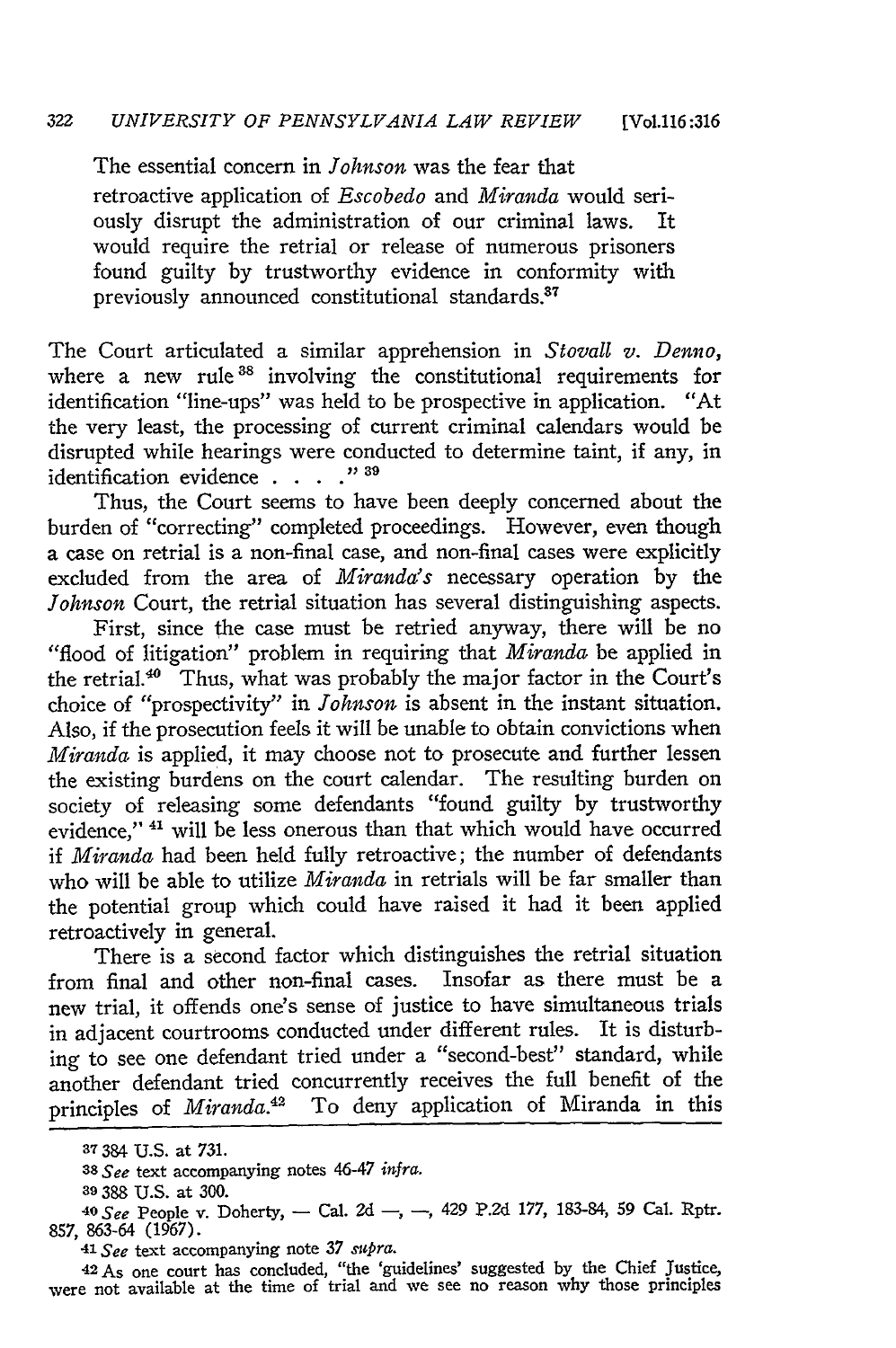manner would create apparent inconsistency, impairing the symbol of iustice as an impartial arbiter.<sup>43</sup> The Supreme Court has already delineated one area in which the reliance of public officials and the burden on the administration of justice are not to be allowed overriding significance: cases first coming to trial after *Miranda* and in which the interrogation occurred before that decision. These are trials which must be conducted anyway. To have held *Miranda* inapplicable to them, would have necessitated non-uniformity of judicial treatment.<sup>44</sup>

However, these distinguishing aspects of the retrial situation do not necessarily compel application of *Miranda* in retrial. First, the boundaries of the prospective ruling in *Stovall v. Denno* suggest that under certain circumstances there is no impropriety in applying a former constitutional standard in trials which take place after a new standard is announced. In *Stovall,* the Court held that the principles of *United States v. Wade*<sup>45</sup> and *Gilbert v. California*,<sup>46</sup> requiring

the exclusion of identification evidence which is tainted by exhibiting the accused to identifying witnesses before trial in the absence of his counsel, $47$ ... affect only those cases and all future cases which involve confrontations for identification purposes conducted in the absence of counsel after this date.<sup>48</sup>

The test of applicability is thus not whether the *trial* occurs after the date of the overruling decision, as in *Johnson,* but whether the identification confrontation ("line-up") takes place after the decision. As a result, there will be cases tried after the date of the *Wade-Gilbert* decision in which the new rule will not apply because the confrontation occurred prior to that date.

If the "second-best" standard for identification procedures can be applied at the same time that the new standard is being applied,

who was interrogated prior to *Miranda*, the proximity of the interrogation process<br>to the trial diminishes the evidentiary burden facing prosecutors and public officers.<br>For the importance of the evidentiary burden, see t

46 388 U.S. 263 (1967).<br><sup>47</sup> Stovall v. Denno, 388 U.S. 293, 294 (1967)<br><sup>48 Id.</sup> at 296.

should not be applied on the new trial of this cause." Gibson v. United States, **363** F.2d 146, 148 (5th Cir. 1966). *But see* note 50 *infra.*

At the same time that it seems inconsistent to deny the retrial defendant the benefit of *Miranda,* while giving that advantage to original-trial defendants, it seems inconsistent to give that benefit to the retrial defendant and not to a defendant tried prior to *Miranda* who did not enjoy the fortuity of reversible error in his original trial. People v. Doherty, - Cal. 2d at -, 429 P.2d at 187-88, 59 Cal. Rptr. at 867-68 (1967) (concurring opinion). It has also been argued that it is "neither logical nor reasonable that the retrial should be conducted under rules different from those prevailing when the cases were tried for the first time." Jenkins v. State, -<br>Del. --, --, 230 A.2d 262, 274 (1967). *See* State v. Brock, 101 Ariz. at 175-76 416 P.2d at 608-09 (dissenting opinion). *43 See* note **35** *vsupra.* <sup>44</sup>In the situation of a defendant coming to trial for the first time after *Miranda*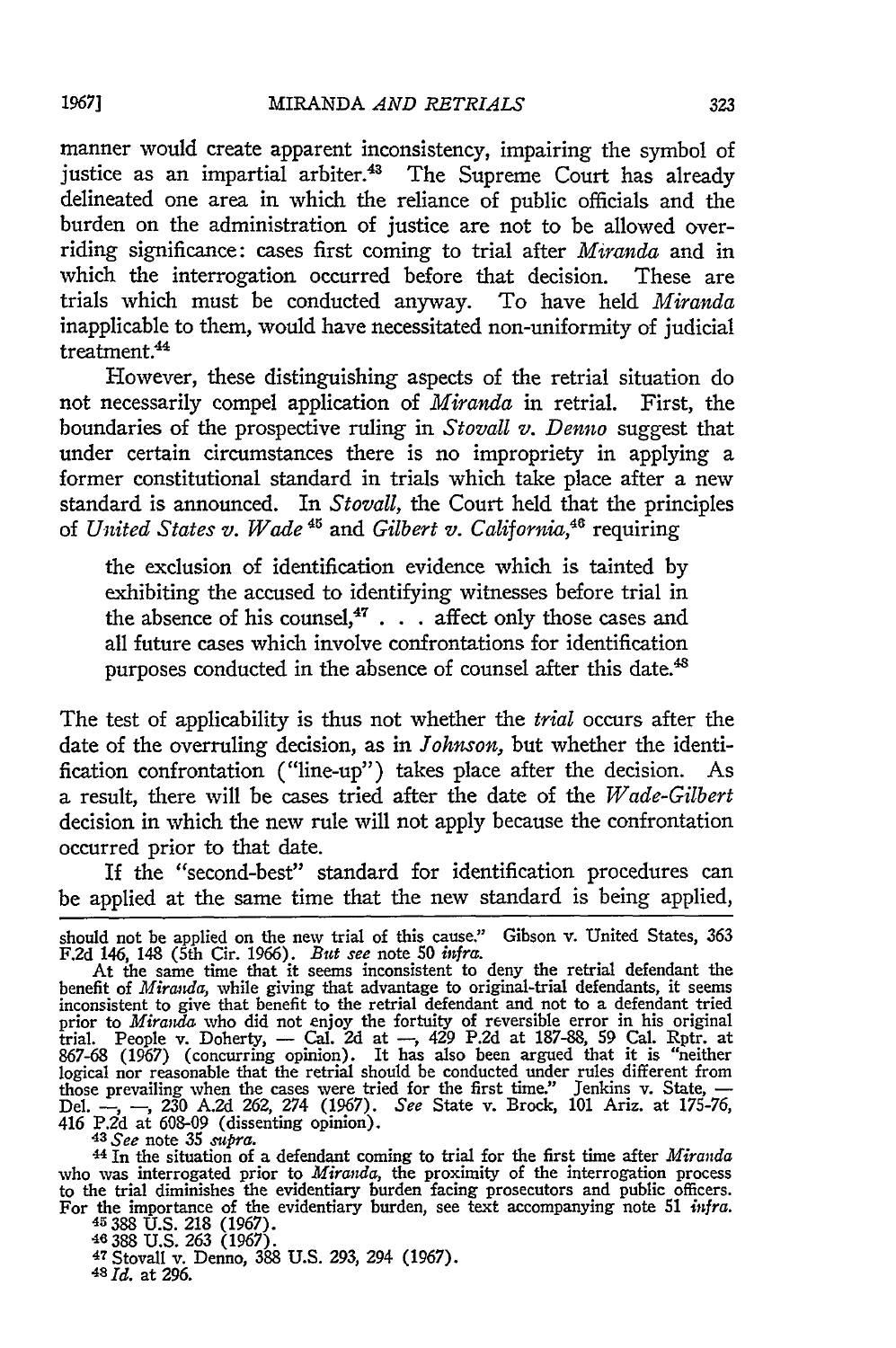there should be less conceptual difficulty in applying the "voluntariness" standard of confession admissibility at the same time that *Miranda* is being applied. The purpose of the new rule in *Wade* and *Gilbert* was to prevent prejudice to the defendant and to avoid mistaken identifications. These are concerns which affect the reliability of the guiltdetermining process. In *Miranda,* reliability was not as much of an issue <sup>49</sup> as was the protection of the dignity of the accused and the desire not to force a defendant to convict himself. If, in a narrow range of cases, the Court is willing to suspend application of a higher standard which enhances the reliability of the system, it should be far less disturbing to suspend application of *Miranda* where the main consideration is the procedural integrity of the system. Thus, the argument that "second-best" constitutional standards should not be used concurrently with best standards is not conclusive in the retrial situation.<sup>50</sup>

Second, the burden on the administration of justice is not eliminated completely merely because there must be a new trial regardless of *Miranda.* Evidence previously foregone in reliance upon former standards of confession admissibility now must be gathered to **fill** the void left **by** the excluded confession. When the same problem was presented in *Stovall,* the Court was careful to note this as a "countervailing interest:" "Doubtless, too, inquiry would be handicapped **by** the unavailability of witnesses and dim memories." **5'**

In this regard, the retrial situation is distinguishable from a post-*Miranda* original trial after a *pre-Miranda* interrogation, a case in which, as noted above, the Court gave *Miranda* retroactive application. In the latter case, the evidence which the police must compile is still likely to be "fresh," and it can be expected that before the trial these<br>officials will have an opportunity to acquire the needed evidence. In officials will have an opportunity to acquire the needed evidence. the retrial situation, the police face a far more difficult task in attempting to compensate for the inadmissibility of the confession since

The burdening of the administration of criminal justice is a price we must<br>pay to enforce our Bill of Rights, and a price we should pay without hesitation.<br>The powers of governments, and that includes the police, are limi

**<sup>49</sup>**The Court in *Miranda* mentioned unreliability of coerced confessions only in a footnote. 384 **U.S.** at 455 n.24.

**<sup>50</sup>**The *Johnson* opinion explicitly left open to the states the freedom to apply *Miranda* more retroactively than was demanded **by** *Johnson.* 384 **U.S.** at **733.** Certainly if a state already has applied *Miranda* to other non-final cases, disregarding the burden on the administration of justice, it would only be consistent to apply *Miranda* in the retrial situation as well.

**<sup>51388</sup> U.S.** at 300. *But see* People v. Rollins, 65 Cal. **2d** at 696, 423 **P.2d** at **232,** 56 Cal. Rptr. at 304 (dissent), arguing that *Miranda* should be applied to *all* cases not yet final at the time of *Miranda*, even though inevitably "hardships to the police would result":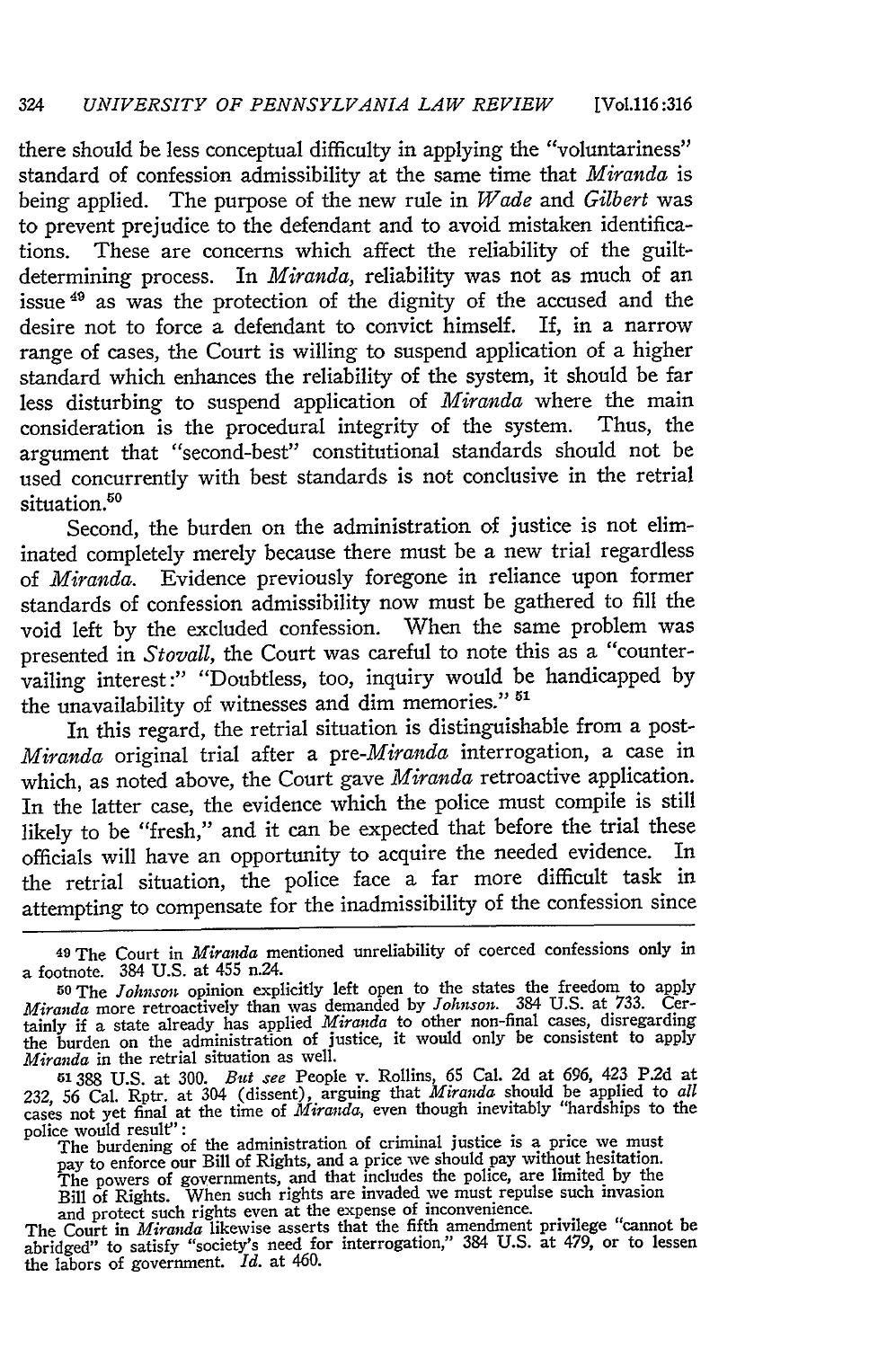the trial is further removed in time from the investigation. The unavailability of evidence may necessitate dismissals or acquittals, should *Miranda* be applied.

The interest of society here cannot be dismissed easily. It might be argued that **by** virtue of the establishment of stricter standards in *Miranda,* the Court has balanced society's interest in protection and safety against an accused's constitutional privileges, and has chosen to run the risk that people who have committed crimes will avoid imprisonment. However, in the normal case where *Miranda* will govern, the police will have had prior notice of the constitutional requirements and will have the opportunity to gather the evidence necessary to convict the guilty. In the retrial situation, through their justifiable reliance on the admissibility of confessions, the police have foregone the opportunity to gather such evidence and society's interest cannot be protected. Thus, the *Miranda* balance does not necessarily control this situation.

In determining whether *Miranda* should be applied in retrials, the burden imposed **by** the evidentiary difficulties must be measured against the adequacy of the alternative standard, the voluntariness test. Consideration of alternative devices for protecting the accused was noted as a legitimate concern in *Johnson:*

We are thus concerned with a question of probabilities and must take account, among other factors, of the extent to which other safeguards are available to protect the integrity of the truth-determining process at trial.52

The greater the gap between the degree of protection afforded **by** *Miranda* and that afforded **by** the voluntariness test, the greater is the pressure to override the factors of police reliance, evidentiary burden and society interest, and to apply *Miranda* in retrial.

The fact that stricter rules were promulgated in *Miranda* indicates the Court's dissatisfaction with the voluntariness test.<sup>53</sup> Modern police practice "is psychologically rather than physically oriented."<sup>54</sup> The psychological effect of a potentially coercive situation is difficult for the trial judge and jury to measure under the voluntariness test.<sup>55</sup> The

1967]

**J52** 384 **U.S.** at 729.

<sup>53</sup>Referring to the *Miranda* case and its companion cases, the *Miranda* Court said that they "might not find the defendant's statements to have been involuntary in traditional terms." 384 U.S. at 457.

<sup>54</sup> Miranda v. Arizona, 384 U.S. 436, 448 (1966).

<sup>&</sup>lt;sup>55</sup> The line between proper and permissible police conduct and techniques and methods offensive to due process is, at best, a difficult one to draw, particularly in cases such as this where it is necessary to make fine ju will of an accused.

Haynes v. Washington, 373 U.S. 503, 515 (1963).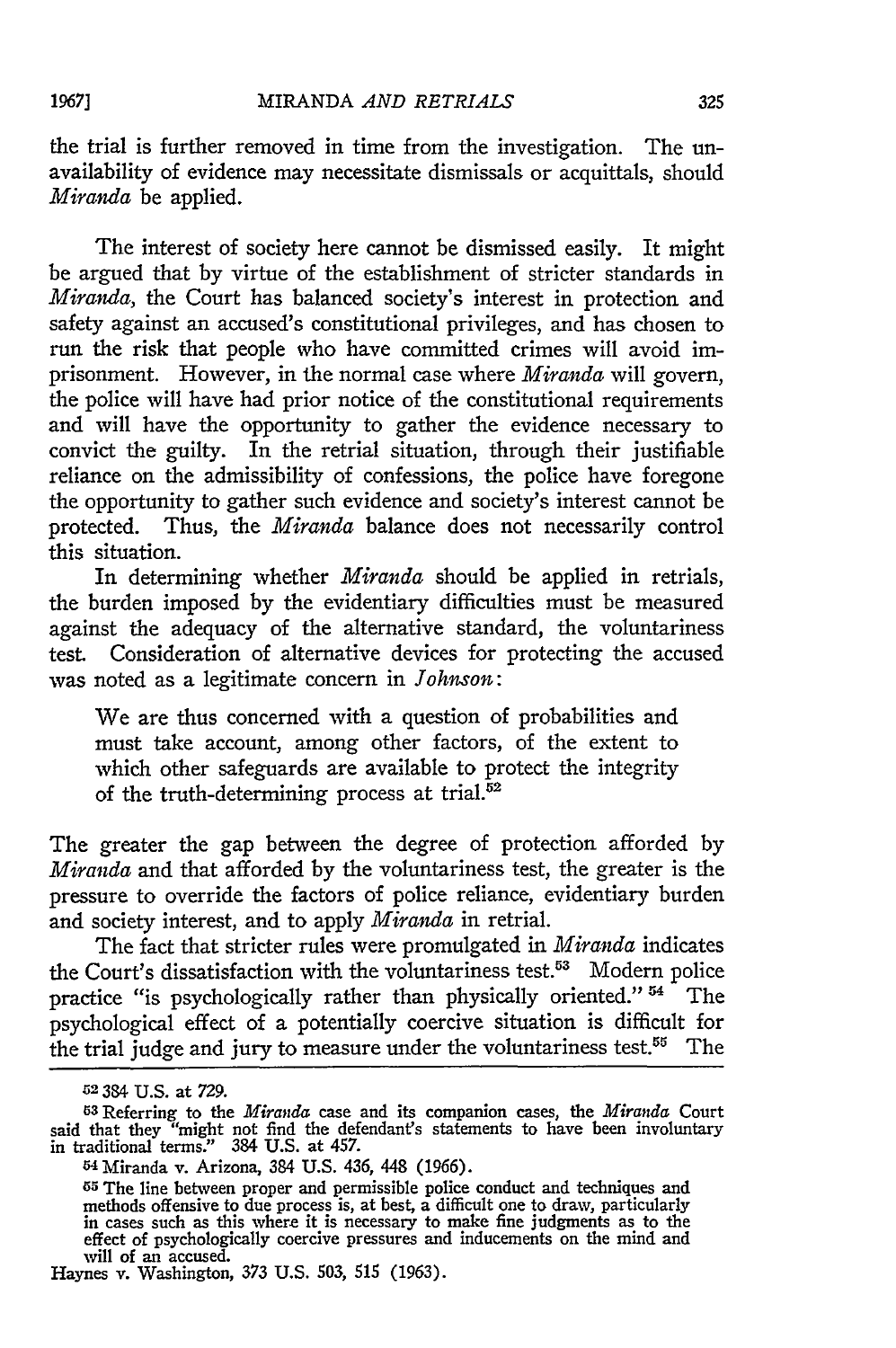Court in *Miranda* thought that many subtle pressures could be eliminated if those accused were explicitly told of their rights. Estimates of an accused's understanding of his constitutional privileges in the absence of specifically being informed of them can only be speculative.<sup>56</sup> Judicial problems in reviewing the effect of these practices were compounded by the difficulty of litigating what actually happened in the stationhouse.<sup>57</sup> The defendant's primary means of showing coercion was to match his testimony against that of the interrogating officers. *Miranda* sought to eliminate such "swearing contests" by ensuring that the individual knew he has the right not to confess and by placing a lawyer in the stationhouse as an informed observer.<sup>58</sup>

However, neither *Miranda* nor *Johnson* indicated that every statement acquired when the procedural safeguards are not followed is necessarily involuntary.<sup>59</sup> The Court was not denying "past defendants" whose involuntary confessions had been used against them the opportunity for redress. On the contrary, the Court specifically noted that they are entitled to a "full and fair hearing," 60 but that the "exigencies of the situation" demand that this hearing be governed by the voluntariness test instead of the *Miranda* rules. The issue at hand is whether the lesser "exigencies" presented by retrials also justify employment of the lower standard.

In view of the effect *Miranda* itself will have on the voluntariness standard, it is difficult to assess how much less protection will be provided by the "voluntariness test" than by the *Miranda* rules. The Court in *Johnson* noted that:

Prisoners may invoke a substantive test of voluntariness which, because of the persistence of abusive practices, has become increasingly meticulous through the years... That test now takes specific account of the failure to advise the accused of his privilege against self-incrimination or to allow him access to outside assistance.<sup>61</sup>

The standards of the voluntariness test thus are "evolving" standards,<sup>62</sup> flexible enough to take into account the concerns pointed out by

<sup>5</sup><sup>6</sup> Miranda v. Arizona, 384 U.S. 436, 468-69, 471-72 n.43 (1966). **<sup>57</sup>***See* Stovall v. Denno, 388 U.S. 293, 298 (1967), where one of the reasons given for the rule announced in *Wade and Gilbert* was "the likelihood that the accused will often be precluded from reconstructing what occurred and thereby from obtaining a full hearing on the identification issue at trial." **<sup>58</sup>***Cf.* Stovall v. Denno, 388 U.S. 293, 298-99 (1967) (dictum).

*<sup>5</sup> <sup>9</sup> See* Commonwealth v. Brady **(0.** & T. of Q.S. of Crawford County, July 17, 1967) in The Legal Intelligencer, Aug. 16, 1967, at 4, col. 6. **'60 384** U.S. at 730. *61Id. See* Davis v. North Carolina, 184 U.S. 737, 740 (1966); United States

*ex rel.* Pierce v. Pinto, 259 F. Supp. *729,* 731 (D.N.J. 1966) ; People v. La Belle, 53 Misc. 2d 111, 113, 277 N.Y.S.2d 847, 849 (County Ct. 1967). The *Miranda* Court, in fact, asserted that their holding was not an "innovation" in the field. 384 U.S. at 442.

*<sup>6</sup> <sup>2</sup> See* Davis v. North Carolina, 384 U.S. 737, 740 (1966), a post-Miranda decision in which defendant did prevail under the "evolved" voluntariness test.